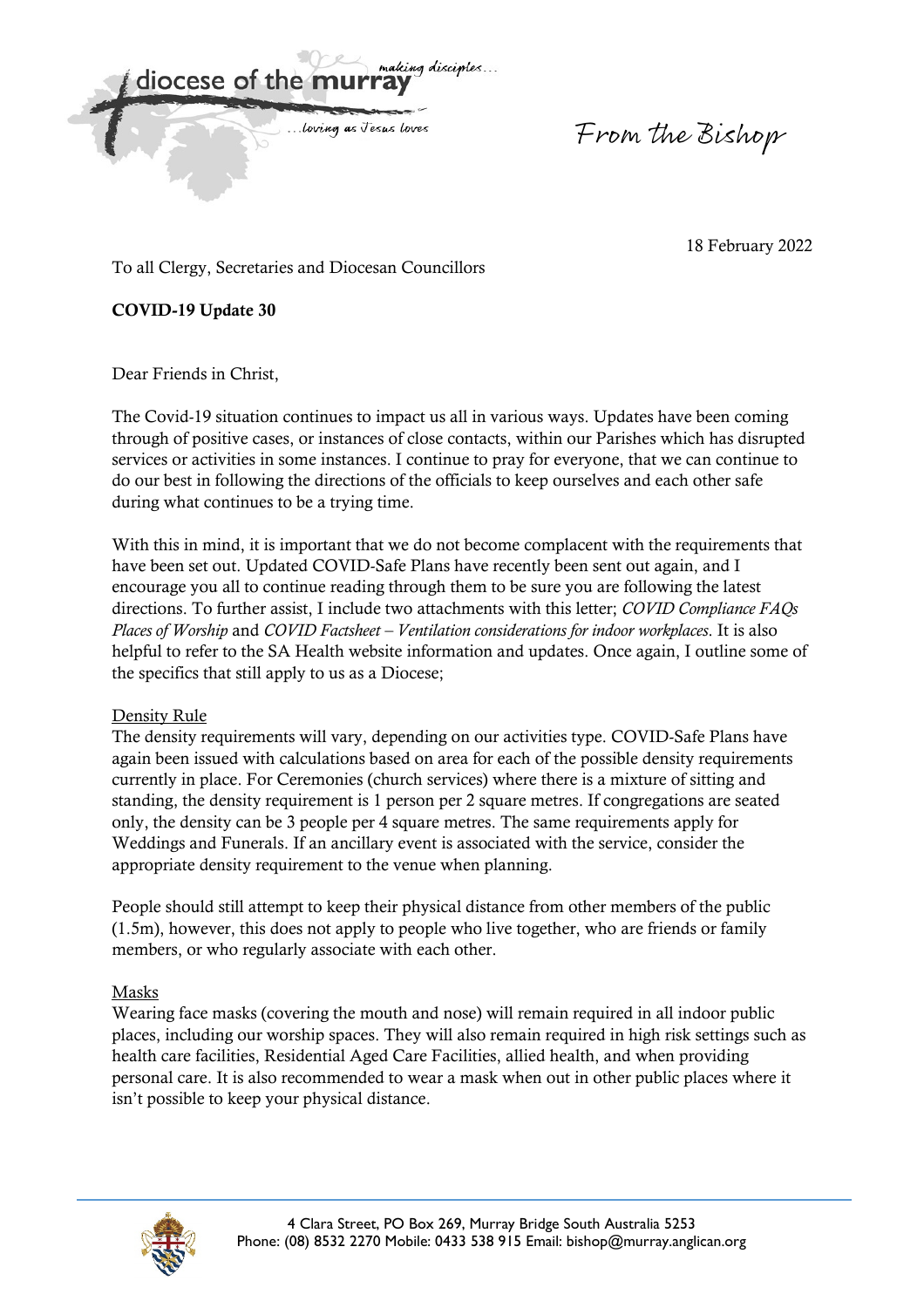#### Singing

Singing remains allowed, but everyone must be wearing their masks while doing so.

# COVID-Safe Plan

Religious Ceremonies, weddings and funerals are classed as "defined public activities" and so we must have a COVID-Safe Plan. Existing plans will be updated automatically and emailed out by the Government as changes come in to force. Remember, the current plan must be available on your premises otherwise fines may apply. Continue to read through any new plans that are issued so that you can be familiar with all of the requirements. If you do not yet have a COVID-Safe plan for an activity, the link to create one and more information is available on the Government's website; https://www.covid-19.sa.gov.au/recovery/create-a-covid-safe-plan

## COVID Marshals

Religious services are required to have a COVID Marshal on duty. People can complete the relevant online training as prescribed by SA Health, at no cost via this link; https://marshal.clickontraining.com.au/

## COVID SAfe Check-in and Contact Tracing

As a "defined public activity" COVID SAfe Check-in remains an obligation for all people who use our sites for ceremonies and indoor public meetings. A unique QR code is issued as part of your COVID-Safe Plan which needs to be printed and displayed prominently. When people arrive at a venue, they need to check in by scanning the QR code using their smart phone through the mySA Gov app. Remember that this applies for worship spaces, halls and/or opshops. If people don't have the app they can use their smart phone camera and a secure web form will open to check in.

If people don't have a smart phone then paper recording can still be used as a back-up. Continue to note the date and time of the activity along with the person's name and contact details. All paper Contract Tracing Records must still be kept in a secure location after the occasion that they have been obtained. They should then be destroyed after 30 days – not simply put in the bin. Remember that it is important to encourage all who attend our premises to check-in otherwise fines may be issued for not complying.

## Weddings and Funerals

Attendance at a wedding or funeral is determined by the density requirements of the venue and whether people will be seated or standing. Masks should be worn if held in an indoor public place, with the exception of the bridal party during the ceremony.

## Aged Care Facilities

Restrictions on visitors to Aged Care facilities may vary from site to site so please check with the facility before making any pastoral visits. Masks will be mandatory as noted above.

## Op-shops and Soup Kitchens

Our Op-shops and soup kitchens are permitted to open. Please note that the 1 person per 2 square metres rule still applies within Op-shops (non-seated activity/retail). Soup Kitchens (hospitality) may have 1 person per 4 square metres if indoors or 1 person per 2 square metres if outdoors, providing that everyone is seated for the consumption of food and beverages. Everyone will need to check in and wear a mask as per the directions, unless they are eating as above.